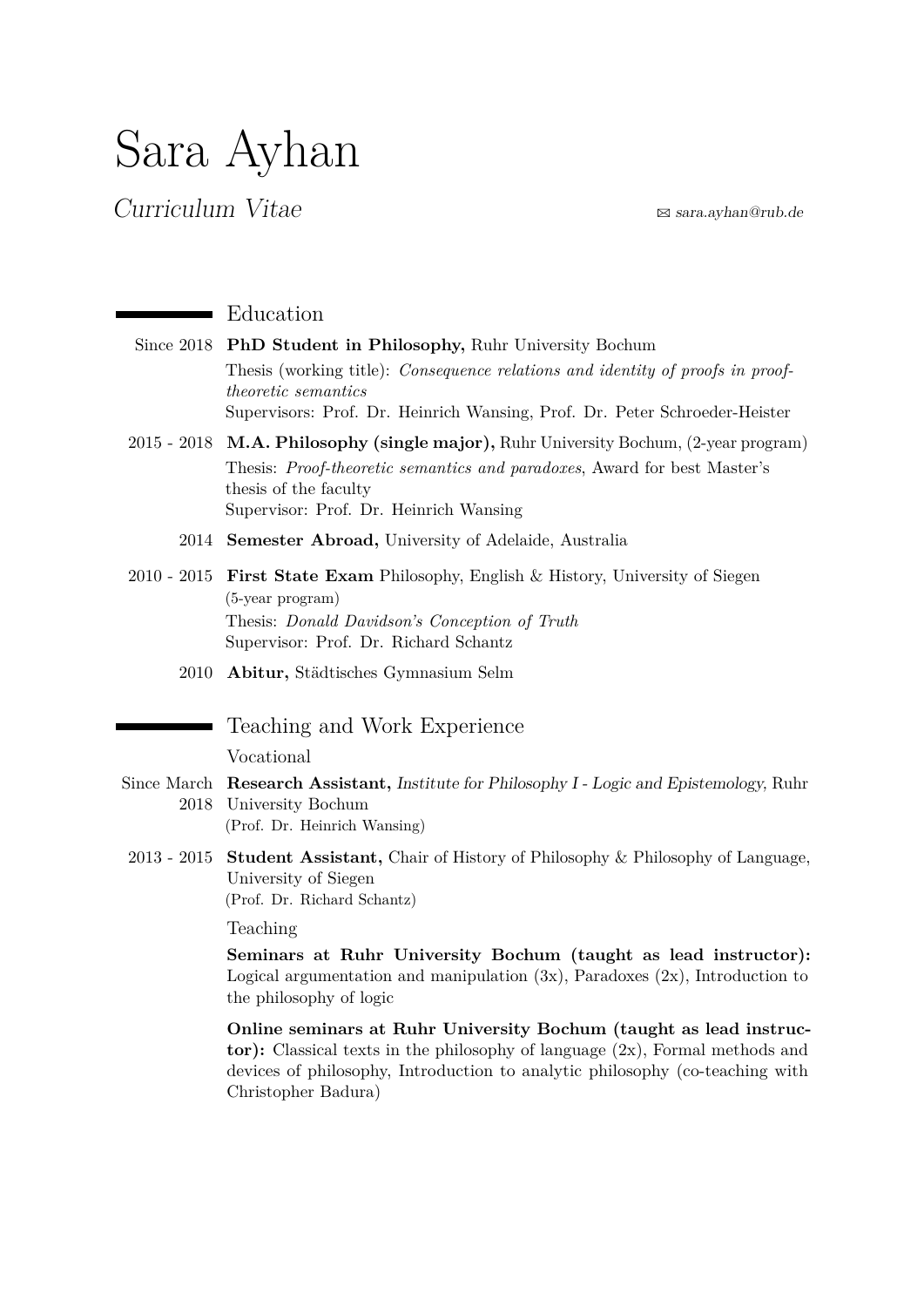- 2016-2022 **Teaching Assistant:** *Exercise class for Logic I***,** Ruhr University Bochum (Leading instructors: Prof. Dr. Heinrich Wansing & Prof. Dr. Christian Straßer)
- 2013/2014 **Teaching Assistant:** *Formal Logic***,** University of Siegen (Dr. Bertold Schweitzer)
- 2012/2013 **Teaching Assistant:** *Introduction to Logic***,** University of Siegen (Prof. Dr. Richard Schantz)

#### Publications

Ayhan, S. (forthcoming). Uniqueness of Logical Connectives in a Bilateralist Setting. In *The Logica Yearbook 2020* ed. by Igor Sedlár & Martin Blicha, College Publications.

Ayhan, S. (2021). What is the Meaning of Proofs? A Fregean Distinction in Proof-Theoretic Semantics. *Journal of Philosophical Logic* 50, 571–591. http://link.springer.com/article/10.1007/s10992-020-09577-2.

Ayhan, S. (2020). A cut-free sequent calculus for the bi-intuitionistic logic 2Int. Unpublished Manuscript, https://arxiv.org/abs/2009.14787.

Selected Talks (\* for invited talks)

| $2021*$ tives | August Bilateralism, logical consequence, and uniqueness of logical connec-                                                                            |
|---------------|--------------------------------------------------------------------------------------------------------------------------------------------------------|
|               | 10th Workshop on Philosophical Logic - Buenos Aires Logic Group<br>(Online, University of Buenos Aires)                                                |
|               | July 2021* Reduction procedures and the meaning of proofs                                                                                              |
|               | Łódź-Bochum Workshop,<br>(Hybrid format, Ruhr University Bochum)                                                                                       |
|               | June 2021 What are good reduction procedures? Perspectives from proof-                                                                                 |
|               | theoretic semantics and type theory                                                                                                                    |
|               | Australasian Association for Logic conference (AAL 2021)<br>(Virtually, University of Queensland & University of Melbourne)                            |
|               | Dec. $2020*$ Uniqueness of logical connectives in a bilateralist setting                                                                               |
|               | Logic in Bochum VI,<br>(Hybrid format, Ruhr University Bochum)                                                                                         |
|               | Jan. 2020 What is the meaning of proofs? A Fregean distinction in proof-<br>theoretic semantics                                                        |
|               | Thirteenth Annual Cambridge Graduate Conference on the Philosophy of Math-<br>ematics and Logic, Graduate Conference<br>(St John's College, Cambridge) |
|               | Dec. $2019*$ Uniqueness of logical connectives in a bilateralist setting                                                                               |
|               | Paris-Bochum-Moscow Workshop in Mathematical Philosophy<br>(ENS, Paris)                                                                                |
| April 2019    | The meaning of proofs in different proof systems                                                                                                       |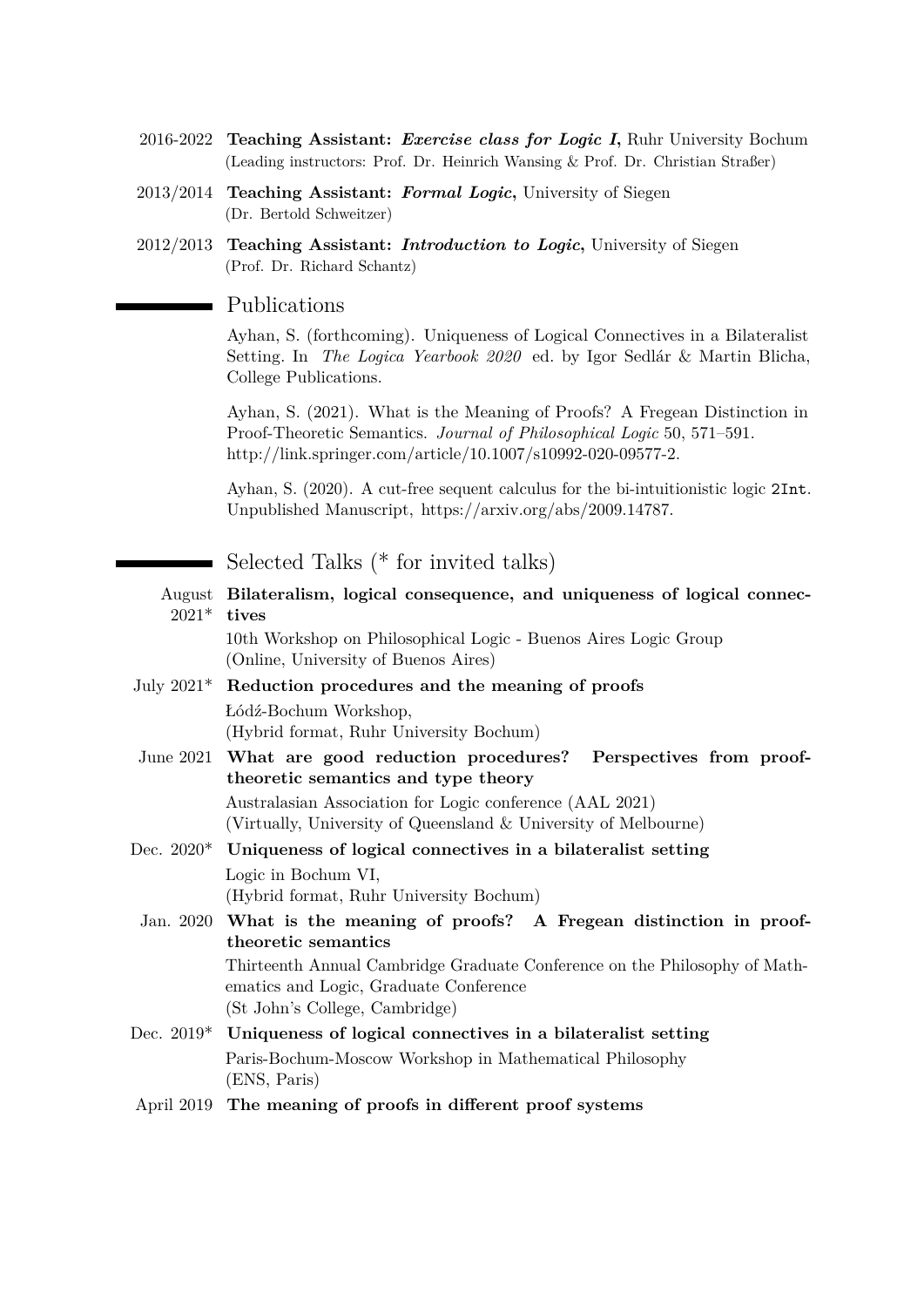| March 2019   | PhDs in Logic XI, Graduate Conference<br>(Institut für Exakte Wissenschaften, University of Bern)<br>The meaning of proofs in different proof systems<br>Proof-Theoretic Semantics: Assessment and Future Perspectives,<br>Third Tübingen Conference on Proof-Theoretic Semantics<br>(Eberhard Karls University Tübingen) |
|--------------|---------------------------------------------------------------------------------------------------------------------------------------------------------------------------------------------------------------------------------------------------------------------------------------------------------------------------|
| May 2018     | Proof-theoretic semantics and paradoxes:<br>Distinguishing<br>non-<br>standard phenomena in sequent calculus<br>PhDs in Logic X, Graduate Conference<br>(Institute of Philosophy of the Czech Academy of Sciences, Prague)                                                                                                |
|              | Summer Schools                                                                                                                                                                                                                                                                                                            |
| Sept. 2018   | 1 <sup>st</sup> International Summer School on Proof Theory                                                                                                                                                                                                                                                               |
|              | (poster presentation)<br>(University of Ghent)                                                                                                                                                                                                                                                                            |
| July 2018    | Summer School on Mathematical Philosophy for Female Students                                                                                                                                                                                                                                                              |
|              | Main lecture stream: Modality: Metaphysics, Logic, Semantics (Prof. Dr.<br>Barbara Vetter)<br>(MCMP, LMU Munich)                                                                                                                                                                                                          |
| Aug. 2017    | Summer School on Mathematical Philosophy for Female Students<br>Main lecture stream: Semantic Paradoxes and Self-Reference (Prof. Roy T.<br>$\mathrm{Cook}$<br>(MCMP, LMU Munich)                                                                                                                                         |
|              | Miscellaneous                                                                                                                                                                                                                                                                                                             |
|              | 2021-2022 Organizing conference: Bilateralism and Proof-Theoretic Semantics, 2022,<br>Bochum                                                                                                                                                                                                                              |
| 2019-2021    | Co-organizing graduate conference: PhDs in Logic XII, 2021, Berlin                                                                                                                                                                                                                                                        |
|              | Dec. 2019 Co-organizing BA-workshop "Philosophische Werkstatt"<br>Organizing and conducting MAP-workshop (Minorities and Philosophy) for BA-students<br>on how to read philosophical texts                                                                                                                                |
| since $2021$ | Reviewer for <i>Minds and Machines</i>                                                                                                                                                                                                                                                                                    |
| since $2020$ | Reviewer for Journal of Philosophical Logic                                                                                                                                                                                                                                                                               |
| since $2018$ | Reviewer for RUB Research School PLUS, Ruhr University Bochum<br>Review applications for the funding programmes of the RUB graduate school                                                                                                                                                                                |
|              | Grants & Scholarships                                                                                                                                                                                                                                                                                                     |
| 2018         | Award for best Master's thesis of the faculty for philosophy and educational<br>science                                                                                                                                                                                                                                   |
|              |                                                                                                                                                                                                                                                                                                                           |

2011 - 2012 North Rhine-Westphalia Scholarship, 1-year basic study funding